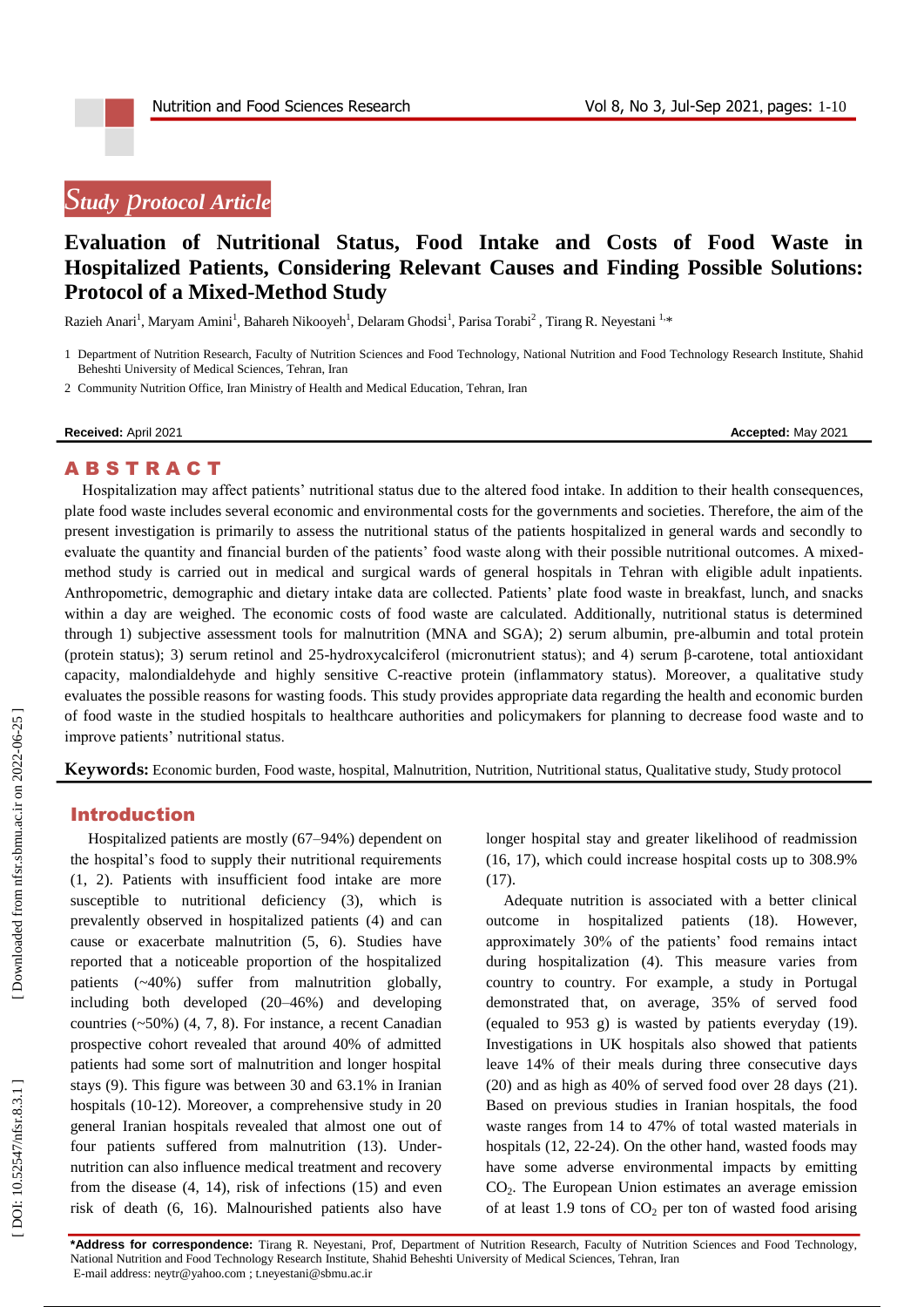from both the food chain (e.g., production, processing, transportation, storage and preparation) and after wasting processes (25 ), leading to exacerbation of global warming (26 ).Besides clinical and environmental aspects, food waste is also important regarding economic impacts on governments and health systems (27 ). The approximate cost of prepared food in hospitals is at least EUR 2 (28 ), depending on country and culinary factors such as culture. For instance, food waste annually contributes to EUR 35.5 million of health expenses in Portuguese hospitals (19 ) and GBP 139,655 in UK hospitals (21 ) .

Many factors, including malnutrition, disease, food delivery system, food palatability or its quality, can alter patients' food intake. A study in Tehran reported that only 27% of the hospitalized patients were satisfied with their food (29 ), which could exacerbate food waste. The reasons for incomplete food intake and resulting food waste are not necessarily similar among different patients and wards. Previous studies reported the highest amount of food waste in medical, gastroenterology and surgical wards (10, 19 ). Thus, the underlying factors for food waste should be precisely and locally identified. In spite of the importance and extent of food waste, there is a lack of sufficient data regarding clinical and economical dimensions of food

waste in Iranian hospitals. Therefore, this study aims to assess the nutritional status of patients hospitalized in medical and surgical wards of three general hospitals in Tehran and also to determine the quantity and cost of food waste in those hospitals. Meanwhile, the main causes of food waste by patients will be investigated using a qualitative study to find the appropriate solutions to reduce it.

## Material s and Methods

**Study design:** A mixed -method study is carried out in medical and surgical wards of three general hospitals in Tehran, Iran, including Shohada -ye -Tajrish, Shahid Modarres and Emam -Hossein, all belonging to Shahid Beheshti University of Medical Sciences, Tehran, Iran. This study aims: (i) to assess malnutrition and nutritional intake of patients, (ii) to measure plate food waste and estimate its cost, and (iii) to identify the reasons for wasting foods by patients (Figure 1).

**Calculation of sample size:** Considering the effect size of 0.25 (30 ), type 1 error of 5% and the power of 90%, the sample size will be 171 patients using G\* Power software (31).



**Figure 1.** A summary of the steps for fulfilling the study aims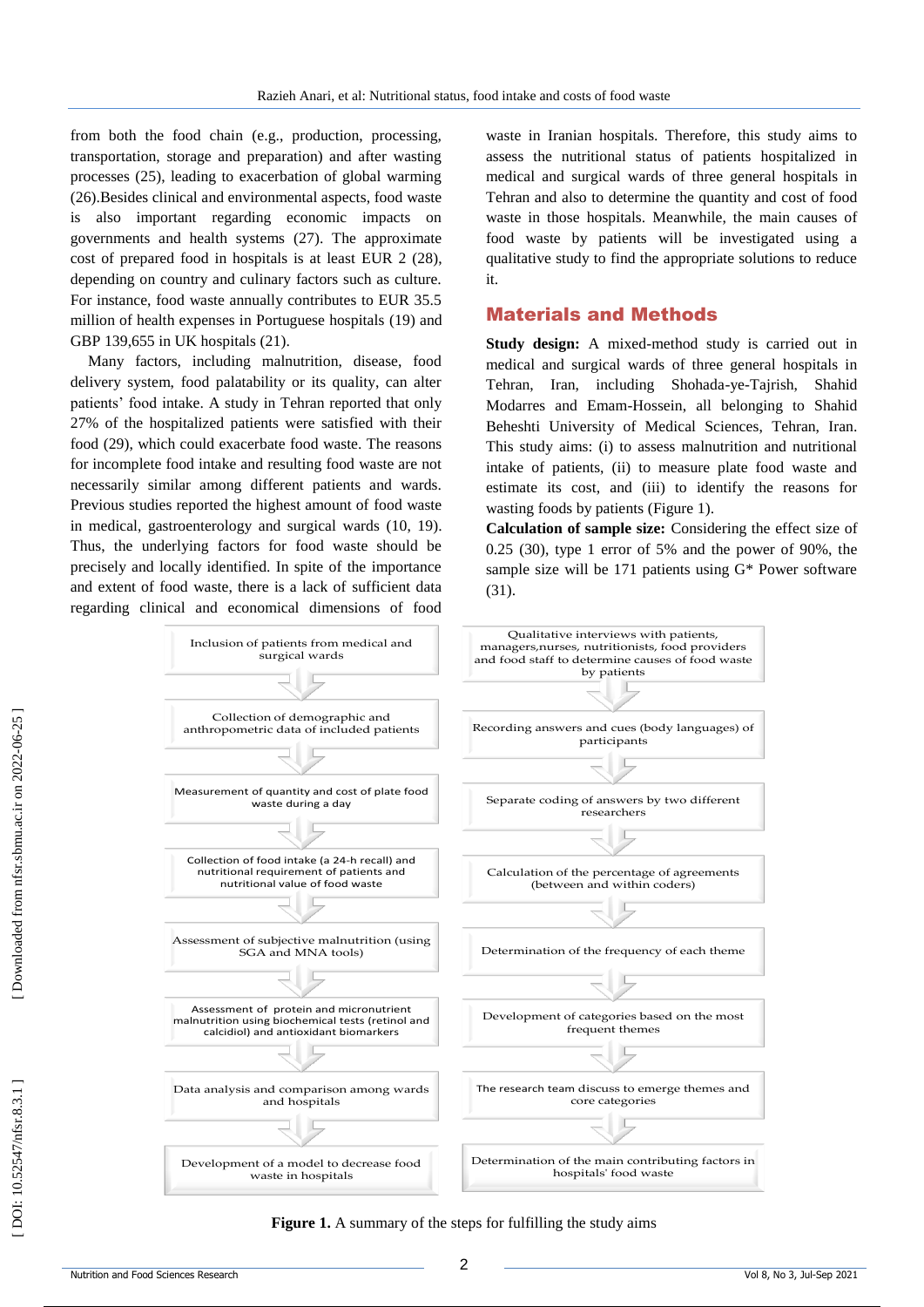Participants: We will consequently enroll adult inpatients hospitalized in medical and surgical wards of three general hospitals in the study until fulfillment of the sample size. The following general criteria will be used for enrolment:

**Inclusion criteria:** Hospitalization in medical or surgical ward, age  $\geq$  19 years, consumption of hospital food, i.e. food prepared in hospital's kitchen and distributed by serving staff, and patient's satisfaction to participate in the study.

**Non -inclusion criteria:** Pregnancy, unconsciousness or inability to eat by themselves.

**Exclusion criteria:** Diet transition to liquid or soft diet, enteral or parenteral feeding or NPO (nil per oral), transferring to another ward (except medical and surgical) or intensive care unit (ICU), discharge from hospital or death, lack of plate return to the kitchen for any reason.

**Ethical considerations**: The Ethics Committee of National Nutrition and Food Technology Research Institute (NNFTRI) has approved the study protocol (ethical code: IR.SBMU.NNFTRI.REC.1398.073; approval date: 2020 - 01 -05). Due to the observational nature of the study, we will implement no intervention and only current malnutrition status, food intake and reasons to waste food will be assessed. Before initiation of the study, patients will declare their consent to enter the study through signing a written testimonial. This study is organized based on the STROBE guidelines to ensure the quality of reporting (32). Data collection and variables: This is a mixed-method study and includes both quantitative and qualitative approaches.

#### **a. Quantitative examination**

**Demographic data:** A socio -demographic questionnaire, including age, sex, education, marital status, cause of hospitalization, disease history, length of hospital stay, smoking status and current use of drugs and supplements are completed for each participant.

**Anthropometric measures:** A trained nutritionist will collect anthropometric measurements. Patients' weights will be measured using a calibrated digital scale with the accuracy of 100 g (Seca, model 840, Maximum: 140 kg, Hamburg, Germany). In case of movement restriction (due to heavy surgeries, fractions, paralysis, etc.), weights will be recorded as self -reported by the patient. For patients with edema, the physician will determine the weight. Heights will be measured in standing position with minimal clothing and the accuracy of 0.1 cm (Seca, Hamburg, Germany). If direct measurement is not feasible because of the patient's condition, indirect methods will be applied to estimate height, either using ulna length (33 ) or preferably using knee height by a non -flexible tape measure (34, 35 ). To estimate height using ulna length, the distance between the point of elbow (olecranon process) and the midpoint of prominent bone of the wrist (styloid process), possibly

from the left side, will be measured and rounded to the nearest 0.5 cm and height will be estimated using the standard method (33 ). Knee height will also be measured in supine lying position using a tape measure, by holding both knee and ankle at 90 -degree angles (34, 35 ), and height will be calculated using the following formulas:

**Heights for males (cm):**  $64.19 - (0.04 \times age) + (2.02 \times knee height)$ **Heights for females (cm):**  $84.88 - (0.24 \times age) + (1.83 \times knee height)$ 

**Quantity of plate food waste:** Food waste will be measured during two main meals (breakfast and lunch) and snacks (in the morning and evening). Food ingredients will be extracted from the hospital's food guide and validated by asking the chef or food preparing staff. A trained nutritionist will record the average portion size by weighing at least two sample dishes in each meal using a portable digital scale with the accuracy of 1 g. To enhance our visual understanding of meals and snacks, some pictures will be taken of foods/snacks being served at kitchen. Foods served in trays, dishes or disposable containers will be distributed among the due wards, i.e., medical and surgical wards, through the hospital's food delivery system and leftovers will be returned to the weighing zone. Then, total amount of plate food waste will be measured and calculated per studied patient, meal (breakfast, lunch, snacks) and ward as the following:

$$
WP = \frac{1}{n} \left( \sum_{i=1}^{n} \frac{\sum_{j=1}^{3} WF_{ij}}{\sum_{j=1}^{3} FP_{ij}} \right) \times 100
$$

**WP:** percent of daily wasted food per patient

**n:** total number of the studied patients

**i:** refers to the specific daily measurement for each patient **WF:** weight of daily wasted food for each patient in each

meal (gr)

**FP:** average weight of the food portion in each meal on the day of measurement (gr)

**j:** refers to the specific meal including  $1 =$  breakfast,  $2$ =snacks and  $3 =$  lunch

$$
WM = \frac{1}{n} \left( \sum_{i=1}^{n} \frac{WF_{ij}}{FPij} \right) \times 100, j = 1, 2, 3
$$

WM: percent of daily wasted food per meal

$$
WW = \frac{1}{d} \left[ \sum_{i=1}^{d} (WP \times n_d) \right] \times 100
$$

**WW:** percent of daily wasted food per ward

**n**<sub>d</sub>: total number of eligible patients in each ward on the day of measurement

**d:** total number of measurement days.

**Cost of food waste:** A nutritionist will collect information on food ingredients by asking the chef. After measuring the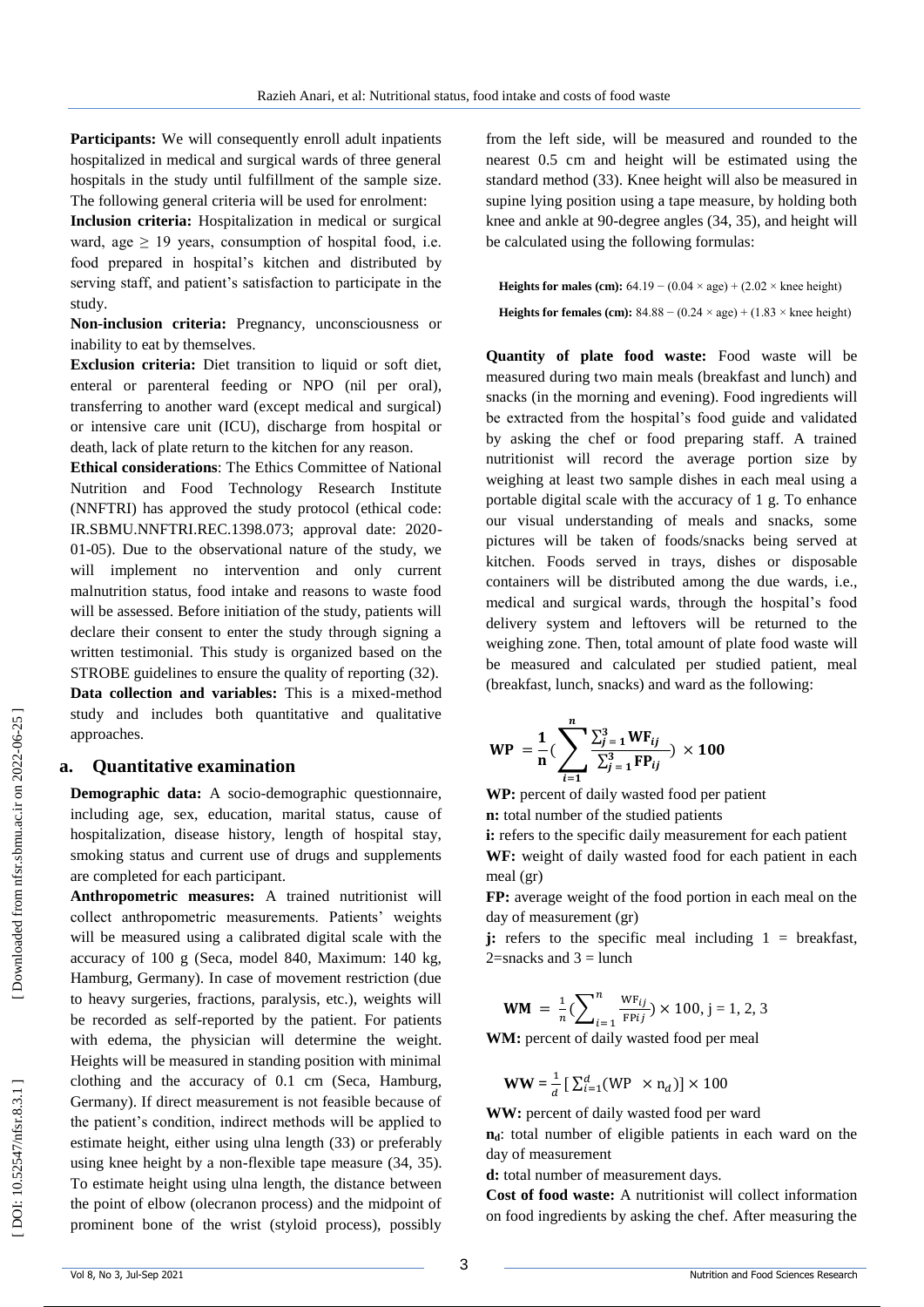portion size, the total price of a typical portion will be estimated by asking the food provider who routinely purchases raw materials for the kitchen. This will not include procedure expenses, such as energy or employees' salaries. Cost of food waste will be calculated and reported per studied patient, meal (breakfast, lunch, snacks) and ward using the following equations:

$$
CWP = WP \times TCM
$$
  
TCM= $\frac{1}{d} \sum_{k=1}^{d} (\sum_{j=1}^{3} CM_{kj})$ , j=1,2,3

**CWP:** cost of wasted food per patient on the day of measurement (Rial)

**TCM:** average total cost of all meals in a day (Rial)

**CM:** cost of food portion in each meal on the day of measurement (Rial)

**k:** day of measurement.

**CWM** = WM<sub>j</sub> × CEM<sub>j</sub>, j = 1, 2, 3  
**CEM** = 
$$
\frac{1}{d}
$$
 ( $\sum_{k=1}^{d}$  CM<sub>kj</sub>), j=1,2,3

**CWM:** cost of wasted food per meal on the day of measurement (Rial)

**CEM:** average cost of each meal in a day (Rial)

 $CWW = CWP \times N$ 

**CWW:** cost of daily wasted food per ward (Rial) **N:** average daily number of eligible patients in each ward during the study period.

|  | Table 1. Estimation of the resting metabolic rates (kcal/d) |  |  |  |  |  |  |
|--|-------------------------------------------------------------|--|--|--|--|--|--|
|--|-------------------------------------------------------------|--|--|--|--|--|--|

Iranians equation (36  $Mifflin equation<sup>(37)</sup>$ ) Males (18-30 yrs):  $(8.4 \times Ht \text{ in cm}) + (5 \times wt \text{ in kg}) + (27.5 \times age \text{ in yrs})$ – 869.7 Males ( $\geq 60$  years): 10 (wt) + 6.25 (Ht) - 5 (age) + 5 Males (31-60 yrs):  $(7.8 \times Ht \text{ in cm}) + (12.5 \times wt \text{ in kg}) - (5.64 \times age \text{ in}$ yrs) – 349.9 Females ( $\geq 60$  years): 10 (wt) + 6.25 (Ht) - 5 (age) - 161 Females (18-30 yrs):  $(8.4 \times Ht \text{ in cm}) + (5 \times wt \text{ in kg}) + (27.5 \times age \text{ in}$ yrs) – 979.7 Females (31-60 yrs):  $(7.8 \times Ht \text{ in cm}) + (12.5 \times wt \text{ in kg}) - (5.64 \times age \text{ in}$ yrs) – 455.4

\**age*: age in years; *d:* day; *Ht*: Height in centimeters; *RMR*: Resting metabolic rate; *wt*: actual body weight in kilograms; *yrs*: years

| Condition                                 | IF          | Condition                | AF           |
|-------------------------------------------|-------------|--------------------------|--------------|
| Minor surgery                             | $1.0 - 1.1$ | Confined to bed          | 1.2          |
| Major surgery                             | $1.1 - 1.3$ | Ambulatory, low activity | 1.3          |
| Mild infection                            | $1.0 - 1.2$ | Average activity         | $1.5 - 1.75$ |
| Moderate infection                        | $1.2 - 1.4$ | Highly active            | 2.0          |
| Severe infection                          | $1.4 - 1.8$ |                          |              |
| Skeletal or blunt trauma                  | $1.2 - 1.4$ |                          |              |
| Skeletal or head trauma (steroid treated) | $1.6 - 1.8$ |                          |              |
| Burns involving $\leq$ 20% BSA            | $1.2 - 1.5$ |                          |              |
| Burns involving 20-40% BSA                | $1.5 - 1.8$ |                          |              |
| Burns involving >40% BSA                  | $1.8 - 2.0$ |                          |              |

*AF:* activity factor*; BSA*: body surface area; *IF:* Injury factor**;** Based on Long et al. 1984 (38 )

All costs of food waste will be reported in the national currency and will be finally converted to US dollars using the average exchange rate during the study period.

**Nutritional value of wasted food:** The amount of wasted food will be entered into Nutritionist IV software (First Data Bank Inc., San Bruno, CA, USA, 1997) to extract energy, protein and micronutrient content (vitamin A and D) of wasted food for each patient.

**Nutritional intake and requirement:** The mean daily energy and protein intakes will be extracted from a 24 -h food recall using Nutritionist IV software (First Data Bank Inc., San Bruno, CA, 1997) modified for Iranian food ingredients. The mean daily energy and protein intake will be reported for medical and surgical wards of studied hospitals. Resting metabolic rate (RMR) will be calculated for each patient according to age, weight and sex using an equation developed for Iranians for patients 19 –59 years old (36) or the Mifflin equation for those  $\geq 60$  years old (37 ) (Table 1). Finally, total energy expenditure (TEE) will be calculated considering injury factors (IF) and activity factors (AF) (38 ) (Table 2) as:

$$
TEE = RMR \times IF \times AF
$$

**Table 2 .** Injury and activity factors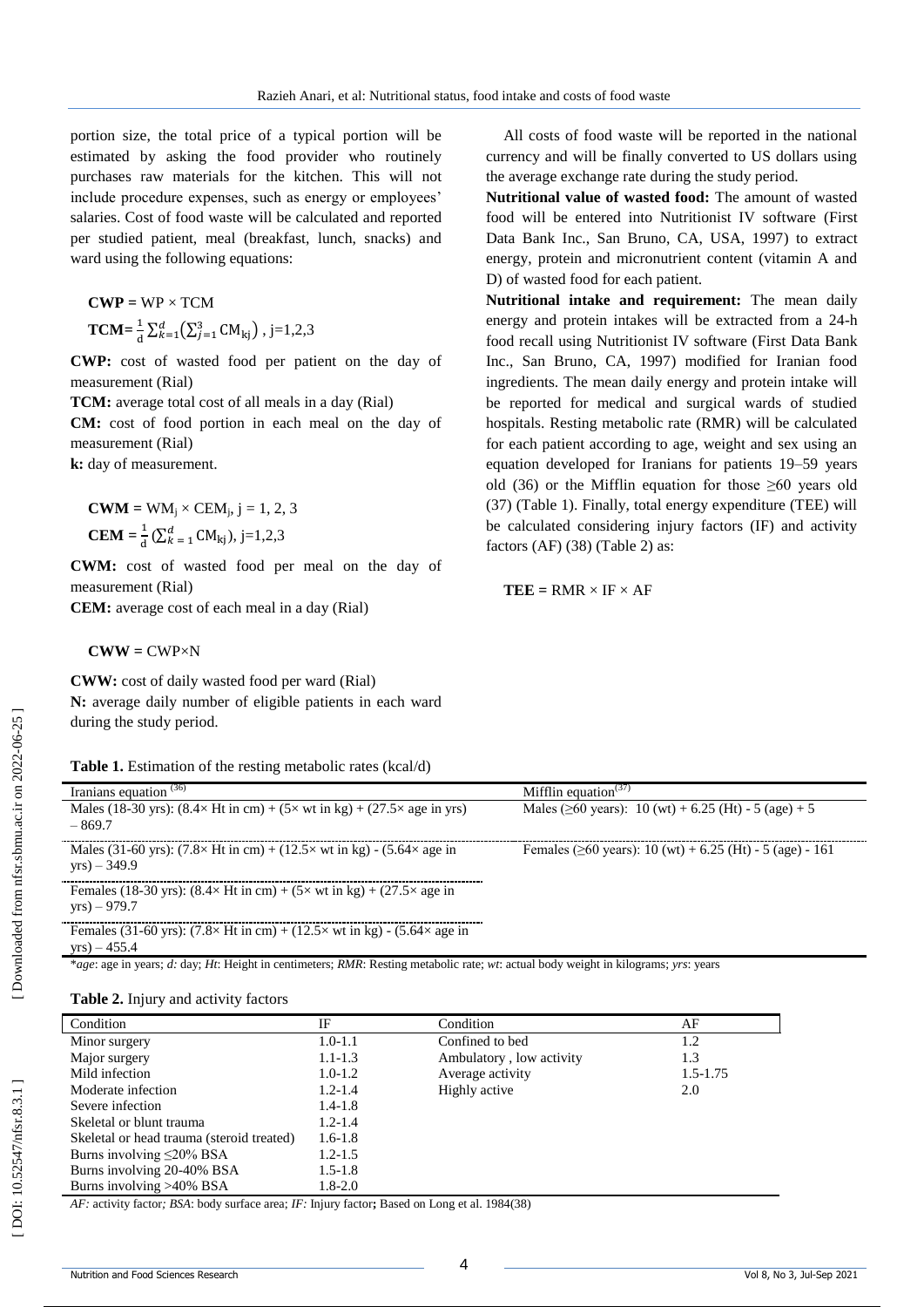**Malnutrition assessment:** Subjective and objective malnutrition are assessed for each eligible patient as the following:

**I. Subjective malnutrition:** Subjective malnutrition will be evaluated using subjective tools: subjective global assessment (SGA) tool for adults 19 –65 years old (39 ) and mini-nutritional assessment (MNA) tool for adults  $\geq 65$ years old (40 ) .

**II. Objective malnutrition**: Protein malnutrition will be evaluated by measuring serum albumin, prealbumin (PAB) and total protein using standard methods. If the concentrations of all three serum proteins are low, this will signify protein malnutrition  $(41)$ . ). Micronutrient malnutrition will be measured by assessing vitamins A and D status using serum retinol and 25 -hydroxycalciferol [25(OH)D] determination, respectively.

#### **Biochemical analyses**

**Blood sample preparation:** The day after measuring food waste, a 10 -mL venous blood sample will be drawn from patients. The samples will be immediately sent to the Laboratory of Nutrition Research, NNFTRI, in a cold box and sera will be separated by centrifuging at 800× *g* for 20 min at room temperature and will be stored at −70 °C until the day of biochemical examination.

The following biochemical tests will be employed to assess the status of the selected micronutrient (vitamins A and D)**,** protein malnutrition (albumin, PAB and total protein)**,** anti -oxidative defense (total antioxidant capacity (TAC), malondialdehyde (MDA) and β -Carotene) and **inflammatory status** of the patients (highly sensitive C reactive protein (hs -CRP)):

**Serum retinol:** To assess vitamin A status, serum retinol will be measured using high -performance liquid chromatography (HPLC) as originally described (42 ) with some minor modifications (43 ). In this study, serum concentrations  $0.35-0.70 \mu mol/L$  (10-20  $\mu g/dL$ ) will be considered as marginal vitamin A deficiency, <0.35 μmol/L (10 μg/dL) as vitamin A deficiency,  $>1.05$  μmol/L (30)  $\mu$ g/dL) as adequate status and >3.49  $\mu$ mol/L (100  $\mu$ g/dL) as hypervitaminosis A (44-46).

**Serum β -Carotene:** Serum concentrations of β -carotene will be assayed using HPLC (47 ). In fact, serum retinol and β -carotene will be determined simultaneously.

**Serum 25(OH)D:** Vitamin D status will be determined by measuring circulating 25(OH)D concentrations using the enzyme immunoassay (EIA) method (Padtan Gostar Isar®, Tehran, Iran). In this study, serum 25(OH)D concentrations >50 nmol (20 ng/mL) will be considered as sufficiency, 27.5–50 nmol  $(11–20 \text{ ng/mL})$  as insufficiency and  $\langle 27.5 \rangle$ noml/L (11 ng/mL) as deficiency (48).

**Serum MDA:** Serum MDA, as a biomarker of oxidative stress, will be assessed by measuring thiobarbituric acid reactive substances (TBARS), as described elsewhere (49, 50 ) .

**Serum TAC:** TAC will be evaluated using 2,2-azinobis (3ethylbenzothiazoline - 6 -sulfonate) (ABTS) reagent and bovine serum albumin as standard (51 ) .

**Serum hs -CRP :** It will be measured using EIA (Pars Azmoon, Tehran, Iran). In this study, serum hs -CRP will be interpreted as follows  $(52)$ : <3.0 mg/L: normal; 3–10 mg/L: minor elevation; 10 to 100 mg/L: moderate elevation; >100 mg/L: marked elevation; and >500 mg/L: severe elevation.

**Serum albumin:** We will measure serum albumin using the specific commercial kit (Pars Azmun, Iran). Concentrations 3.5 –5.0 g/dL will be considered normal (53 ) .

**Serum PAB:** Serum pre -albumin will be measured through the turbidimetric immunoassay method using commercial kit (Zellbio, Germany). Concentrations between 15 and 35 mg/dL will be considered normal (54 ) .

**Serum total protein:** Serum total protein will be measured using a specific commercial kit (Pars Azmun, Iran). The normal range for total protein is between 6.0 and 8.4 g/dL (53).

Statistical analyses: Quantitative and qualitative data regarding food waste and nutritional status will be analyzed using SPSS software (version 21, SPSS Inc., Chicago, IL, USA). Quantitative variables such as amount and cost of food waste will be reported as mean  $\pm$  standard deviation (SD), and qualitative variables, such as malnutrition status or micronutrient deficiency, will be expressed as percent or proportion. Shapiro –Wilk test will be used for evaluating the normality of data distribution. Biochemical results, food intake (energy and micronutrients), food waste and its cost will be compared among different malnutrition categories, wards and hospitals using one -way analysis of variance (ANOVA) or the equivalent non -parametric test, considering gender and age as the confounding factors. Finally, data analysis by linear logistic regression will provide a model using the studied variables. *p*-values less than 0.05 will be considered as significant in all statistical tests.

#### **b. Qualitative study**

Participants: To collect data regarding possible reasons for wasting food, we will conduct a qualitative study with nurses, nutritionists, food staff (i.e., chef, chef assistant and delivery staff), food providers, hospital managers and patients hospitalized in medical and surgical wards of the studied hospitals.

**Methods**: The qualitative study includes several individual "in -depth'' interviews. The interviews will be guided by a ''Topic Guide'' (Table 3).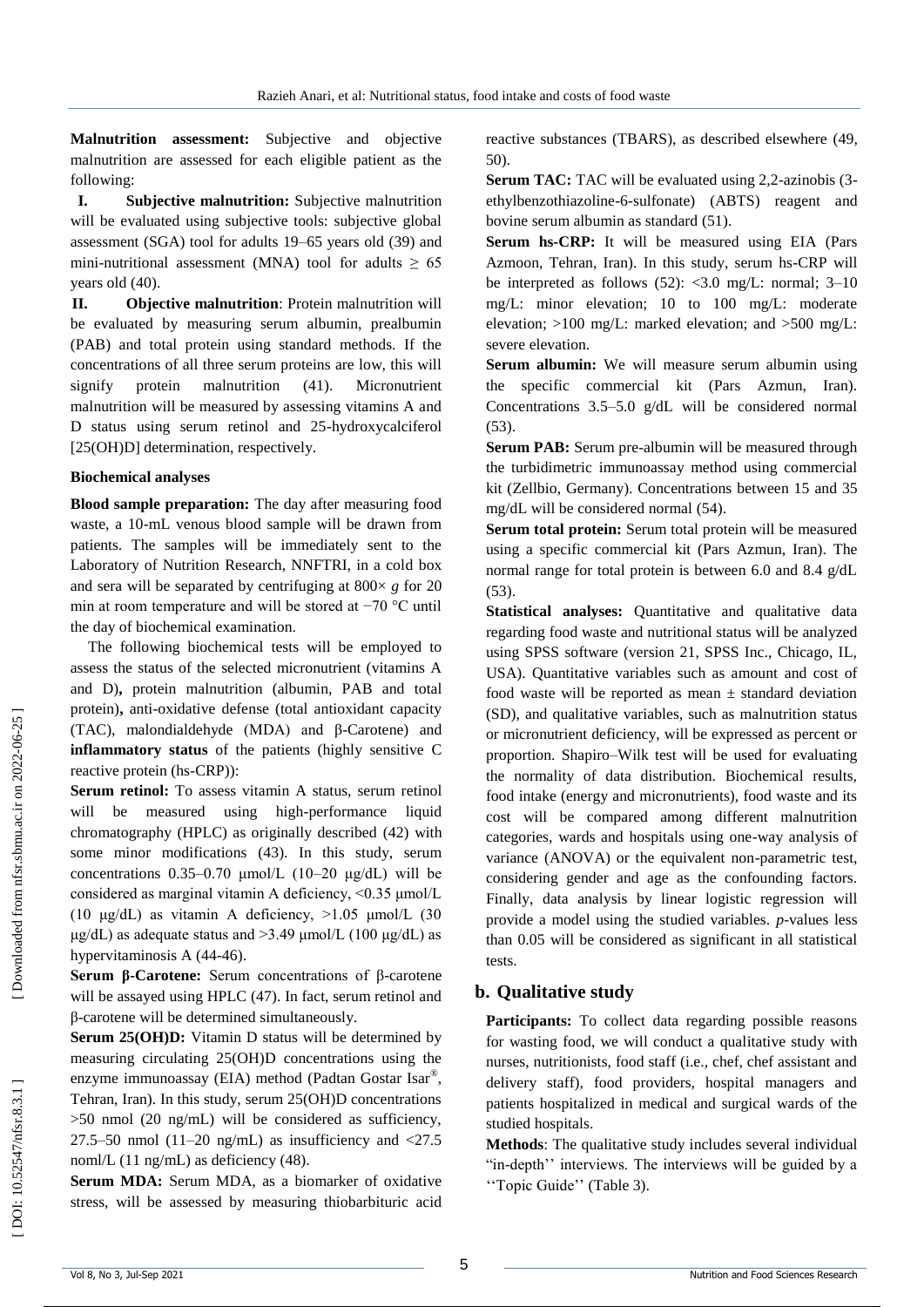| Table 3. Topic guides for various target groups |  |  |  |  |  |  |
|-------------------------------------------------|--|--|--|--|--|--|
|-------------------------------------------------|--|--|--|--|--|--|

| Participants' subgroup            | Question                                                                                                                                                                 |
|-----------------------------------|--------------------------------------------------------------------------------------------------------------------------------------------------------------------------|
| (interviewee)                     |                                                                                                                                                                          |
| <b>Nurses</b>                     | What is your opinion about the quality of served foods/ snacks for patients in this hospital?<br>1.                                                                      |
|                                   | 2.<br>What is your opinion about the quantity of served foods/ snacks for patients in this hospital?                                                                     |
|                                   | 3.<br>In your opinion which parts of the foods have not been eaten (meat/chicken/fish, bread, rice,<br>vegetables, dairy, fruits) by patients in this hospital? And why? |
|                                   | Do you think to which extent the hospital's food is in accordance with patients' requirements<br>4.<br>and conditions? Please clarify.                                   |
|                                   | In your opinion, for what reasons incomplete consumption of foods by patients exists?<br>5.                                                                              |
|                                   | What is your recommendation for the patients to completely consume their foods?<br>6.                                                                                    |
| Nutritionists                     | What is your opinion about the quality and quantity of served foods/ snacks for patients in this<br>1.<br>hospital?                                                      |
|                                   | In your opinion which parts of the foods have not been eaten (meat/chicken/fish, bread, rice,<br>2.<br>vegetables, dairy, fruits) by patients in this hospital? And why? |
|                                   | In your opinion, which factors are more important to the patients about the hospital's food?<br>3.                                                                       |
|                                   | What is your recommendation for the promotion of hospital's food quality?<br>4.                                                                                          |
|                                   | What is your recommendation for decreasing hospital's food wastes and increasing patients'<br>5.<br>food intake in this hospital?                                        |
| Food providers                    | Do you think which factors could affect the quality and quantity of hospital's food in this<br>1.<br>hospital?                                                           |
|                                   | In your opinion, which factors are of more importance for patients or they are paying more<br>2.                                                                         |
|                                   | attention to in this hospital?                                                                                                                                           |
|                                   | From your viewpoint, why do not some patients eat their entire food or do not eat hospital's<br>3.<br>food at all in this hospital?                                      |
|                                   | From your viewpoint, which obstacles do exist to promote hospital's food quality in this<br>4.<br>hospital?                                                              |
|                                   | what do you suggest to reduce the food wasted by patients or in hospital's kitchen in this<br>5.                                                                         |
|                                   | hospital?                                                                                                                                                                |
| Patients                          | Do you consume all of the hospital's food? If not, why?<br>1.                                                                                                            |
|                                   | What is your opinion about the quality of served foods/ snacks for patients in this hospital?<br>2.                                                                      |
|                                   | What is your opinion about the quantity of served foods/ snacks for patients in this hospital?<br>3.                                                                     |
|                                   | What is the most important factor in hospital's food for you? (e.g. taste, appearance, texture,<br>4.<br>$etc.$ )                                                        |
|                                   | In your opinion, which effects have the quantity and type of food served by hospital on your<br>5.                                                                       |
|                                   | disease? (Is hospital's food in accordance with your disease?                                                                                                            |
|                                   | Do you think what should would we do to improve the quality of the hospital's food (and to<br>6.<br>decrease food waste)?                                                |
| Hospital managers                 | What is your opinion about the quality of hospital's food in this hospital?<br>1.                                                                                        |
|                                   | 2.<br>What is your opinion about the quantity of hospital's food in this hospital?                                                                                       |
|                                   | In your opinion, which items should be considered about the type, serving method, and totally<br>3.<br>the quality of patient's food in this hospital?                   |
|                                   | What is your recommendation for decreasing the hospital's food waste and improve the<br>4.                                                                               |
|                                   | patient's food intake in this hospital? (do you think how we can decline the amount of wasted                                                                            |
|                                   | food? Please clarify.)                                                                                                                                                   |
|                                   | From your viewpoint, which obstacles exist to promote the quality of hospital's food?<br>5.                                                                              |
| Food staff (preparing and serving | Do you think the amount of served foods is enough for patients?<br>1.                                                                                                    |
| staff)                            | 2.<br>In your idea, which factors can improve the quality of patients' food in this hospital?                                                                            |
|                                   | 3.<br>Which items in food are more important to the patients in this hospital? (taste, texture,<br>temperature, etc.)                                                    |
|                                   | How can we reduce the amount of food wastes by the patients in this hospital?<br>4.                                                                                      |
|                                   | From your viewpoint, which obstacles exist to promote the quality of hospital's food?<br>5.                                                                              |

It is a "semi -structured" questionnaire, which means that the questions will not be asked necessarily in a specific order. The topic guide contains some core and probing questions about reasons for wasting plate -food by the patients. Depending on the question, some complementary questions may be asked. Clear words and neutral sentences will be used to make it understandable for interviewees, but to not affect their responses. There will be six target

groups, including nurses, dieticians, food providers, patients, hospital managers and food staff. The topic guide developed based on the objectives of the study and target groups was piloted before starting the fieldwork. After the clarification of the objectives and procedure of the qualitative study for the participants, they will be allowed to read and sign the written consent. Each interview will last 30 to 60 min and will be held in a suitably calm place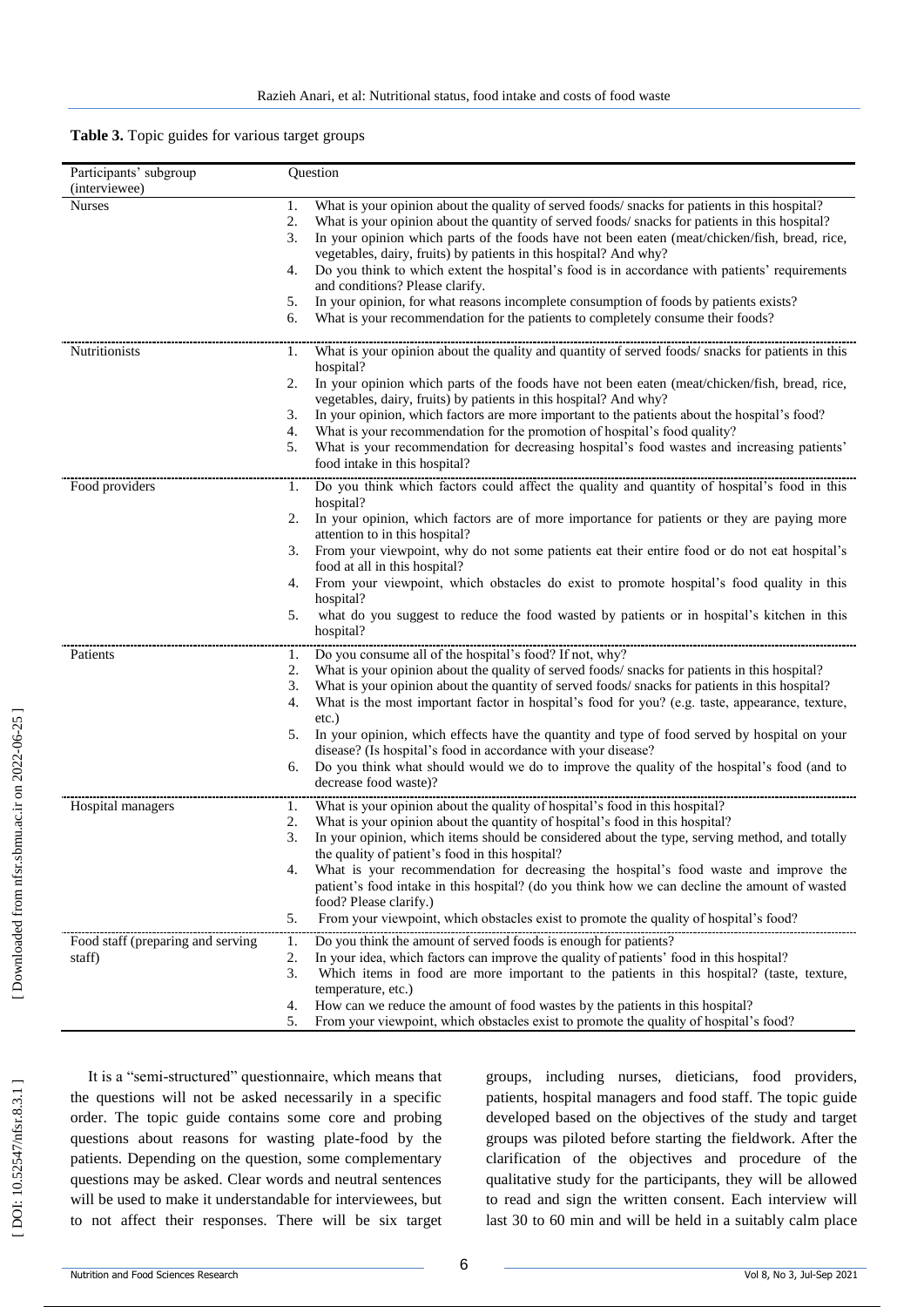in the hospitals. The research team will consist of a facilitator and at least one note -taker. At the beginning of the interview, the facilitator will introduce herself and clarify the aim and procedure of the study. All the participants' answers and cues (body languages), in addition to date and place of the interview, will be recorded by the note -taker(s). To avoid missing any details, the interviews will be recorded using a voice -recorder simultaneously, with the participants' permission. The interview s will be continued until "data saturation", in which no novel responses will be given. At this point, the researcher will stop the interviews (55 ). A member of the research team qualified in qualitative studies as the observer will check some of the interviews by random. He/she will assess "quality assurance" through auditing the processes of interviewing, coding, analyzing and interpreting the data to control the reliability and validity of data. To ensure that the interviewer had an accurate understanding of the interviewee's responses, she will restate her perception of their answers during and at the end of the interview and will ask them to correct her perception if necessary (member check). Furthermore, validity of the data will be assured by asking same questions from various sources (triangulation) such as different groups of informants (i.e. patients, nurses, managers, nutritionists, food staff and food provider) and recording the tone of speaking, the exact statements and if possible any body movements.

#### **c. Qualitative data analysis**

In this study, the data will be collected, analyzed and classified, simultaneously. The approach of the study will be ''content analysis'' (56 ). To begin the analysis, all notes will be sent to MAXQDA software (Version 10, VERBI<br>Software Consult. Sozialforschung GmbH, Berlin, Germany). To explore emerging themes and subthemes, the notes will be read several times carefully by the research team followed by organizing (coding) data based on the main objectives of the study. The percentage of agreements between coders will be reported using MAXQDA software. Also, the frequency of each theme will be determined and categories will be developed based on the most frequent themes. Finally, the research team will discuss the emerged themes and core categories and the main influencing factors affecting hospital food waste will be reported.

### Results

The current study has been approved and funded in January 2020 by the Research Committee of National Nutrition and Food Technology Research Institute (NNFTRI), at Shahid Beheshti University of Medical Sciences. Due to the COVID-19 pandemic, we have recruited 34 participants at the submission time of the

manuscript, no data analysis has been carried out and the authors expect to publish the results in autumn 2021.

#### **Discussion**

The primary objective of this study is to evaluate the nutritional status, quantity and cost of food wasted by hospitalized patients in medical and surgical wards. The secondary objective is to identify the main reasons for wasting food by the patients to suggest solutions to decrease the food waste.

**The study has several strengths:** A variety of biomarkers, regarding protein malnutrition, micronutrient deficiency, oxidative stress and inflammation, will be measured. In addition, malnutrition will be assessed in both subjective (using MNA and SGA tools) and objective forms (using biomarkers). Some studies have suggested an association between some serum biomarkers, such as albumin, PAB and retinol, with patient's nutritional status or recent dietary intake (57 -59 ). Moreover, the amount and cost of food waste and its association with patients' nutritional status (due to inadequate intake) will be evaluated simultaneously, which will provide reliable data about the current situation in hospitals for health authorities and policymakers. In addition, the qualitative study will capture the other dimensions of food waste from the viewpoint of the patients and personnel engaged in the hospital's food chain, which will provide important information for understanding the actual reasons and proposing practical solutions.

**The present study may encounter some limitations**: Firstly, food intake will be recorded through a 24 -h food recall due to the limited duration of hospitalization. While a single 24 -h recall may not capture the entire intake of the patient, it can provide sufficient data to assess nutritional intake in a larger population (60 ). Moreover, since food recall is initially based on the memory and could miss some dietary data (61 ), meals and snacks will be weighed at the same time to provide a better estimation of the daily ingested food. Secondly, dinner food waste will not be measured due to technical issues including insufficient data collection at the time of serving and at the end of the meal and time restriction. However, food waste at dinner will be estimated by subtracting the consumed quantities (24 -h recall) from the served quantities. Finally, micronutrient status will be assessed only for two vitamins (vitamins A and D) due to budget limitation. Serum 25(OH)D will be evaluated because of the high prevalence of its deficiency in the community (62 ) and the associated adverse clinical outcomes (63 ). Moreover, vitamin A will be assessed because of its axial role in immunocompetence and the possible link with malnutrition in hospitalized patients (64 ) .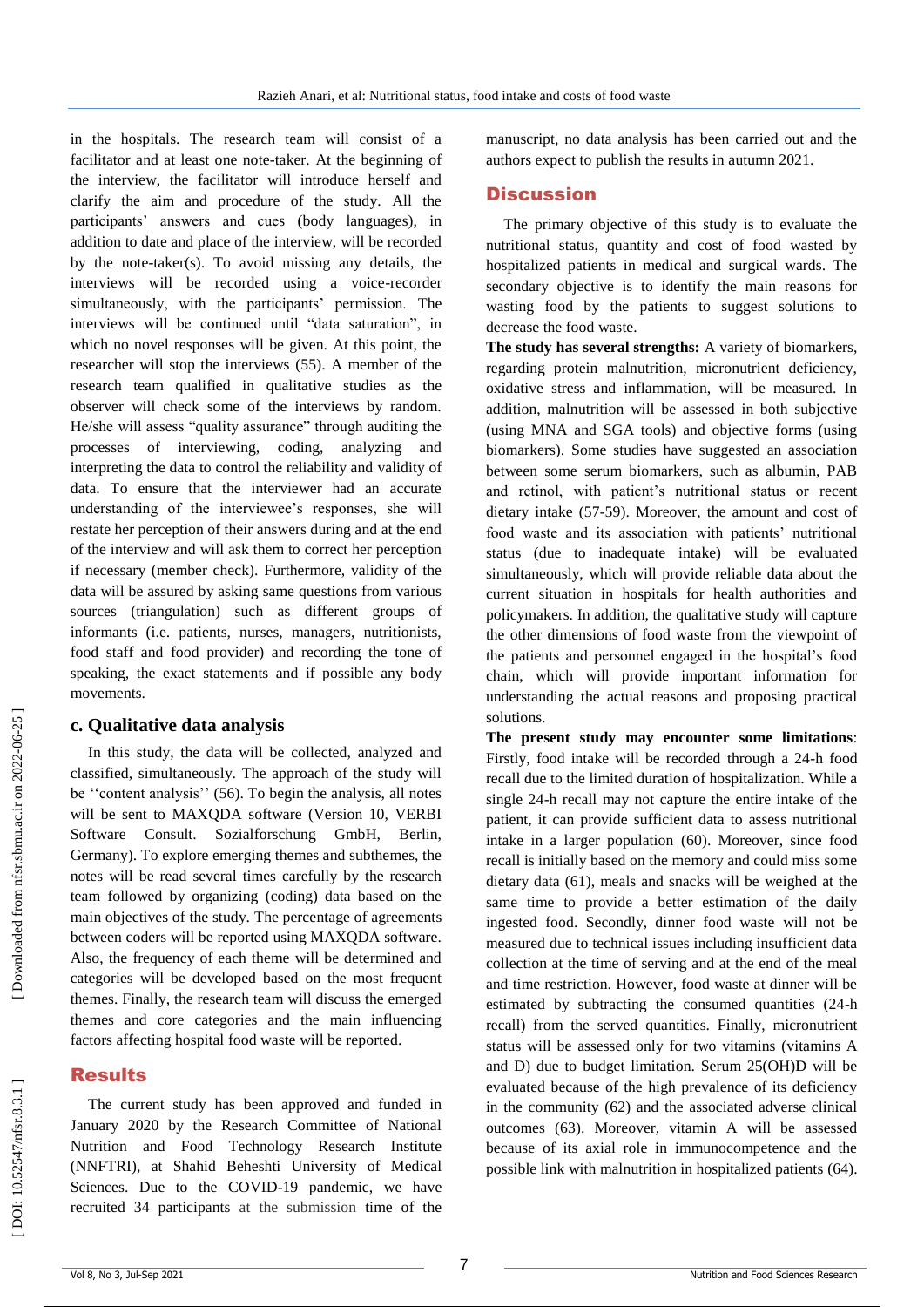# Acknowledgement

**Author Contributions:** Conceptualization, T.R.N. and M.A.; methodology, T.A., M.A., R.A. and D.G.; funding acquisition, T.R.N.; validation, T.R.N. and M.A.; investigation, R.A.; software works, R.A. and B.N.; formal analysis, B.N.; project administration, P.T. and T.R.N.; the original draft preparation, R.A. and T.R.N; funding acquisition, T.R.N. All the authors will equally collaborate with developing approaches to diminish food waste in hospitals and with writing the article.

#### Funding/Support

This research is funded by the Research Committee of National Nutrition and Food Technology Research Institute (NNFTRI) at Shahid Beheshti University of Medical Sciences. The funding body had no intervention in designation, collection and analysis of the study, or in interpretation of data and writing the manuscript.

**Institutional Review Board Statement:** The study was conducted according to the guidelines of the Declaration of Helsinki, and approved by the Ethics Committee of National Nutrition and Food Technology Research Institute (NNFTRI) (ethical code: IR.SBMU.NNFTRI.REC. 1398.073; approval date: 2020 -01 -05).

**Informed Consent Statement:** Informed consent will be obtained from all subjects involved in the study.

**Data Availability Statement:** For supporting data Please contact the corresponding author.

### Financial disclosure

The authors declare no conflict of interest. The funders had no role in the design of the study; in the collection, analyses, or interpretation of data; in the writing of the manuscript, or in the decision to publish the results.

### References

- 1. Bauer J, Bannister M, Crowhurst R, Denmeade SL, Horsley P, Mcdonald C, et al. nutritionDay: An Australian hospital's participation in international benchmarking on malnutrition. Nutrition & Dietetics. 2011;68(2):134 -9.
- 2. Dupertuis Y, Kossovsky M, Kyle U, Raguso C, Genton L, Pichard C. Food intake in 1707 hospitalised patients: a prospective comprehensive hospital survey. Clinical Nutrition. 2003;22(2):115 -23.
- 3. Vesga AV, Gamboa ED. Risk of malnutrition associated with poor food intake, prolonged hospital stay and readmission in a high complexity hospital in Colombia. Nutricion hospitalaria. 2015;32(3):1308 -14.
- 4. Williams P, Walton K. Plate waste in hospitals and strategies for change. e -SPEN, the European e -Journal of Clinical Nutrition and Metabolism. 2011;6(6):e235 -e41.
- 5. Agarwal E, Ferguson M, Banks M, Batterham M, Bauer J, Capra S, et al. Malnutrition and poor food intake are associated with prolonged hospital stay, frequent readmissions, and greater in -hospital mortality: results from

the Nutrition Care Day Survey 2010. Clinical Nutrition. 2013;32(5):737 -45.

- 6. Hiesmayr M, Schindler K, Pernicka E, Schuh C, Schoeniger Hekele A, Bauer P, et al. Decreased food intake is a risk factor for mortality in hospitalised patients: the NutritionDay survey 2006. Clinical nutrition. 2009;28(5):484 -91.
- 7. Gout BS, Barker LA, Crowe TC. Malnutrition identification, diagnosis and dietetic referrals: are we doing a good enough job? Nutrition & Dietetics. 2009;66(4):206 -11.
- 8. Norman K, Pichard C, Lochs H, Pirlich M. Prognostic impact of disease -related malnutrition. Clinical nutrition. 2008;27(1):5 -15.
- 9. Curtis LJ, Bernier P, Jeejeebhoy K, Allard J, Duerksen D, Gramlich L, et al. Costs of hospital malnutrition. Clinical Nutrition. 2017;36(5):1391 -6.
- 10. Norouzy A, Hashemi P, Amiri A, Salehi M, Deldar K, Fakhar Y, et al. Adult malnutrition screening, prevalence in four Iranian hospitals: cross -sectional study. Mediterranean Journal of Nutrition and Metabolism. 2012;5(1):45 -8.
- 11. Nematy M, Salami H, Norouzy A, Siadat Z, Shahsavan N, Tavallaie S, et al. Indices of malnutrition in patients admitted to general medical and chest medicine wards of an Iranian teaching hospital on admission and discharge. Mediterranean Journal of Nutrition and Metabolism. 2013 April 01;6(1):53 - 7.
- 12. Simzari K, Vahabzadeh D, Saeidlou SN, Khoshbin S, Bektas Y. Food intake, plate waste and its association with malnutrition in hospitalized patients. Nutricion hospitalaria. 2017;34(6):1376 -81.
- 13. Norouzy A. NUTRITIONAL STATUS IN HOSPITALIZED PATIENTS: RESULTS OF NATIONAL SURVEY FOR NUTRITIONAL ASSESSMENT IN IRANIAN HOSPITALS. The 3rd International and 15th Iranian Nutrition Congress; Tehran: Nutrition and Food Sciences Research 2018 Oct - Dec
- 14. van Bokhorst–de van der Schueren MA, Roosemalen MM, Weijs PJ, Langius JA. High waste contributes to low food intake in hospitalized patients. Nutrition in clinical practice. 2012;27(2):274 -80.
- 15. Correia MIT, Hegazi RA, Higashiguchi T, Michel J -P, Reddy BR, Tappenden KA, et al. Evidence -based recommendations for addressing malnutrition in health care: an updated strategy from the feedM. E. Global Study Group. Journal of the American Medical Directors Association. 2014;15(8):544 -50.
- 16. Lim SL, Ong KCB, Chan YH, Loke WC, Ferguson M, Daniels L. Malnutrition and its impact on cost of hospitalization, length of stay, readmission and 3 -year mortality. Clinical Nutrition. 2012;31(3):345 -50.
- 17. Correia MIT, Waitzberg DL. The impact of malnutrition on morbidity, mortality, length of hospital stay and costs evaluated through a multivariate model analysis. Clinical nutrition. 2003;22(3):235 -9.
- 18. Gomes F, Baumgartner A, Bounoure L, Bally M, Deutz NE, Greenwald JL, et al. Association of nutritional support with clinical outcomes among medical inpatients who are malnourished or at nutritional risk: an updated systematic review and meta -analysis. JAMA network open. 2019;2(11):e1915138 -e.
- 19. Dias -Ferreira C, Santos T, Oliveira V. Hospital food waste and environmental and economic indicators –a Portuguese case study. Waste management. 2015;46:146 -54.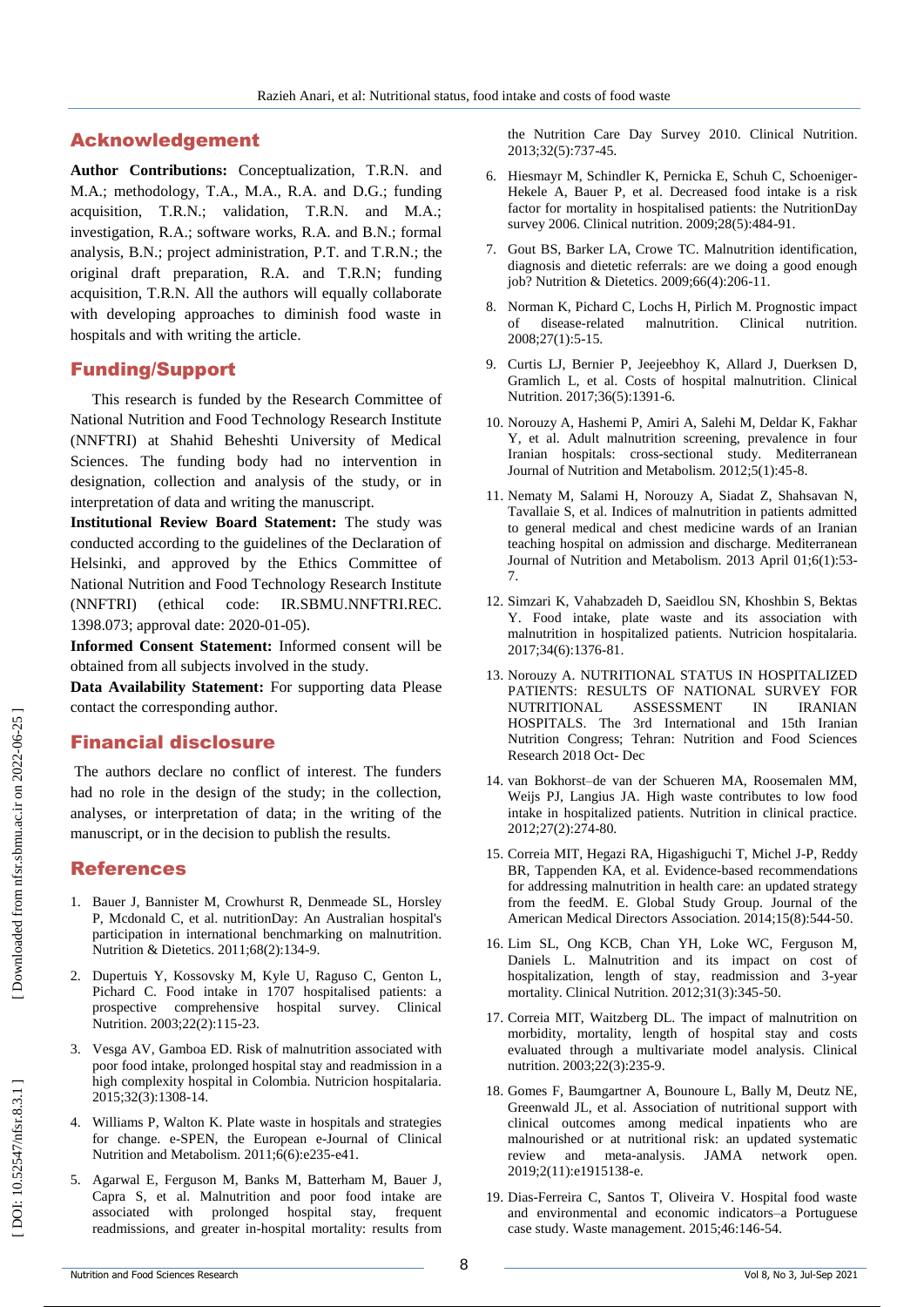- 20. Hong W, Kirk D. The analysis of edible plate waste results in 11 hospitals in the UK. Foodservice Research International. 1995;8(2):115 -23.
- 21. Barton A, Beigg C, Macdonald I, Allison S. High food wastage and low nutritional intakes in hospital patients. Clinical Nutrition. 2000;19(6):445 -9.
- 22. Taghipour H, Mosaferi M. Characterization of medical waste from hospitals in Tabriz, Iran. Science of the total environment. 2009;407(5):1527 -35.
- 23. Ferdowsi A, Ferdosi M, Mehrani Z, Narenjkar P. Certain hospital waste management practices in Isfahan, Iran. International journal of preventive medicine. 2012;3(Suppl1):S176.
- 24. Bazrafshan E, Kord Mostafapoor F. Survey of medical waste characterization and management in Iran: a case study of Sistan and Baluchestan Province. Waste Management & Research. 2011;29(4):442 -50.
- 25. Monier V, Mudgal S, Escalon V, O'Connor C, Gibon T, Anderson G, et al. Preparatory study on food waste across EU 27. European Commission, Directorate -General for the Environment. 2010.
- 26. Abeliotis K, Lasaridi K, Costarelli V, Chroni C. The implications of food waste generation on climate change: The case of Greece. Sustainable production and consumption. 2015;3:8 -14.
- 27. Jones NE, Suurdt J, Ouelette ‐ Kuntz H, Heyland DK. Implementation of the Canadian Clinical Practice Guidelines for Nutrition Support: a multiple case study of barriers and enablers. Nutrition in clinical practice. 2007;22(4):449 -57.
- 28. EPA. Food Waste in Irish Hospitals Factsheet 2012.
- 29. Hajifathali A, Ainy E, Jafari H, Moghadam NM, Kohyar E, Hajikaram S. In -patient satisfaction and its related factors in Taleghani University Hospital, Tehran, Iran. Pakistan Journal of Medical Sciences. 2008;24(2):274.
- 30. Norouzy A. Nutritional status in hospitalized patients: Results of national survey for nutritional assessment in iranian hospitals. the 3rd International and 15th Iranian Nutrition Congress; Tehran, Iran. Tehran: Nutrition and Food Sciences Research; 2018 -12 -19
- 31. Faul F, Erdfelder E, Buchner A, Lang A -G. Statistical power analyses using G\* Power 3.1: Tests for correlation and regression analyses. Behavior research methods. 2009;41(4):1149 -60.
- 32. Vandenbroucke JP, Von Elm E, Altman DG, Gøtzsche PC, Mulrow CD, Pocock SJ, et al. Strengthening the Reporting of Observational Studies in Epidemiology (STROBE): explanation and elaboration. PLoS Med. 2007;4(10):e297.
- 33. Jarzem P, Gledhill R. Predicting height from arm measurements. Journal of pediatric orthopedics. 1993;13(6):761 -5.
- 34. Chumlea WC, Roche AF, Mukherjee D. Nutritional assessment of the elderly through anthropometry: Ross Laboratories; 1984.
- 35. Chumlea WC, Guo SS, Steinbaugh ML. Prediction of stature from knee height for black and white adults and children with application to mobility -impaired or handicapped persons. Journal of the American Dietetic Association. 1994;94(12):1385 -91.
- 36. Nikooyeh B, Shariatzadeh N, Kalayi A, Zahedirad M, Neyestani T. Development of new predictive equations for basal metabolic rate in Iranian healthy adults: negligible effect of sex [in press]. International Journal of Vitamin and Nutrition Research. 2020.
- 37. Mifflin MD, St Jeor ST, Hill LA, Scott BJ, Daugherty SA, Koh YO. A new predictive equation for resting energy expenditure in healthy individuals. The American journal of clinical nutrition. 1990;51(2):241 -7.
- 38. Long C. The energy and protein requirements of the critically ill patient. Nutritional assessment. 1984:157 -81.
- 39. Force CMT. Subjective Global Assessment Form 2017 [cited 2019 . 21 Jan]. Available from: http://nutritioncareincanada.ca /sites/default/uploads/files/SGA%20Tool%20EN%20BKWT\_ 2017.pdf .
- 40. Institute NN. Mini Nutritional Assessment Vevey, Switzerland2009 [cited Feb 2019]. Available from: https://www.mna -lderly.com/forms/mini/mna\_mini\_farsi.pdf .
- 41. Bharadwaj S, Ginoya S, Tandon P, Gohel TD, Guirguis J, Vallabh H, et al. Malnutrition: laboratory markers vs assessment. Gastroenterology report. 2016;4(4):272 -80.
- 42. Talwar D, Ha TK, Cooney J, Brownlee C, St JO'Reilly D. A routine method for the simultaneous measurement of retinol, α-tocopherol and five carotenoids in human plasma by reverse phase HPLC. Clinica Chimica Acta. 1998;270(2):85 -100.
- 43. Doustmohammadian A, Amini M, Esmaillzadeh A, Omidvar N, Abtahi M, Dadkhah -Piraghaj M, et al. Validity and reliability of a dish -based semi -quantitative food frequency questionnaire for assessment of energy and nutrient intake among Iranian adults. BMC research notes. 2020;13(1):1 -7.
- 44. Joint W, Organization WH, editors. Vitamin A deficiency and xerophthalmia: report of a Joint WHO/USAID Meeting [held in Jakarta from 25 to 29 November 1974]. Vitamin A deficiency and xerophthalmia: report of a Joint WHO/USAID Meeting [held in Jakarta from 25 to 29 November 1974]; 1976.
- 45. Underwood BA. Methods for assessment of vitamin A status. The Journal of nutrition. 1990;120(suppl\_11):1459 -63.
- 46. Olson JA. Vitamin A, retinoids and carotenoids. Modern nutrition in health and disease. 1994;1:287 -307.
- 47. Neyestani T, Gharavi A. Simultaneous determination of lycopene and beta -carotene with high -performance liquid chromatography. Iranian Journal of Nutrition Sciences & Food Technology. 2007;1(3):45 -50. eng.
- 48. Thacher TD, Clarke BL, editors. Vitamin D insufficiency. Mayo Clinic Proceedings; 2011: Elsevier.
- 49. Kei S. Serum lipid peroxide in cerebrovascular disorders determined by a new colorimetric method. Clinica chimica acta. 1978;90(1):37 -43.
- 50. Neyestani T, Shariatzadeh N, Gharavi A, Kalayi A, Khalaji N. Physiological dose of lycopene suppressed oxidative stress and enhanced serum levels of immunoglobulin M in patients with Type 2 diabetes mellitus: a possible role in the prevention of long -term complications. Journal of endocrinological investigation. 2007;30(10):833 -8.
- 51. Neyestani TR, Fereydouni Z, Hejazi S, Salehi -Nasab F, Nateghifard F, Maddah M, et al. Vitamin C status in Iranian children with acute lymphoblastic leukemia: evidence for

DOI: 10.52547/nfsr.8.3.1]